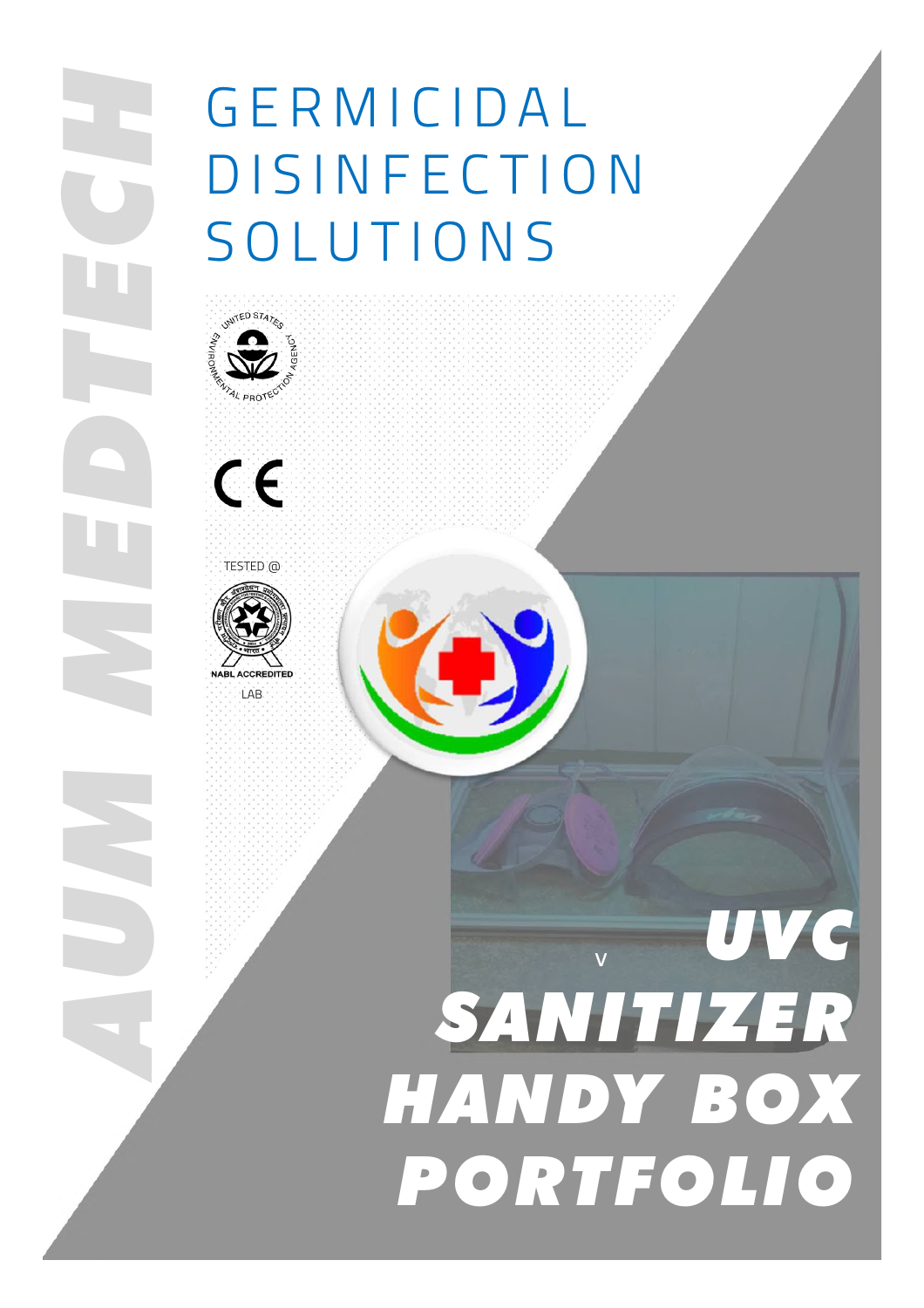### AUM Medtech was built on a strong bond called Trust.

We provide the ideal UVC solution to fill the need of any Sector, or any area through single-cycle, whole-room disinfections ensuring maximum automated germicidal treatment with every cycle

Designed specifically to target zero infections in the environment AUM UV Sanitizers are more efficient & effective than any other comparable device in the marketplace with proven ability to:

- Deliver No Touch Surface Disinfection
- $\checkmark$  Reduce Hospital Acquired Infections
- $\checkmark$  Improve Patient Outcomes

We have an in-house R&D unit to design, develop and manufacture the most comprehensive portfolio of UVC germicidal irradiation devices

AUM UVGI are being used both in India and International markets to disinfect Hospitals, Scan centers, Covid Care Centers, Food Processing Units and other High-Risk Areas in just one cycle

### SMARTEST WAY TO DISINFECT

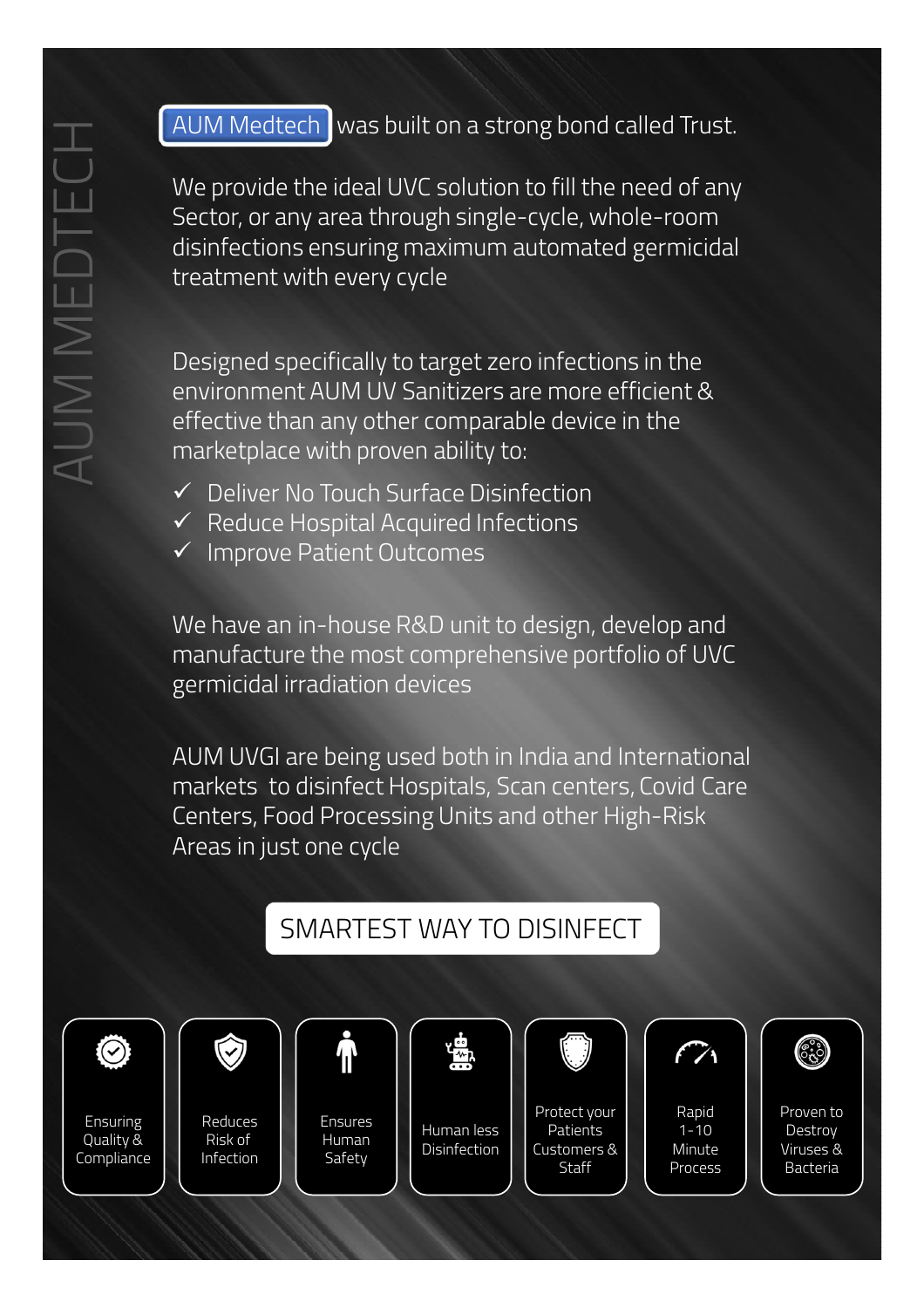### A U M U V C DISINFECTION BOX





Disinfection of high touch articles used by public is a key method for comprehensive infection control and is critical in reducing and preventing the transmission of pathogens.

Items which you purchase from outside like vegetables, milk packets, courier, electronic goods etc., might contain virus and needs to be disinfected.

Further so far no one has provided any solution for one of the most common means of infection – footwear. AUM Medtech have come out with an innovative patent pending product to take care of this lacunae.

# UVC HANDY BOX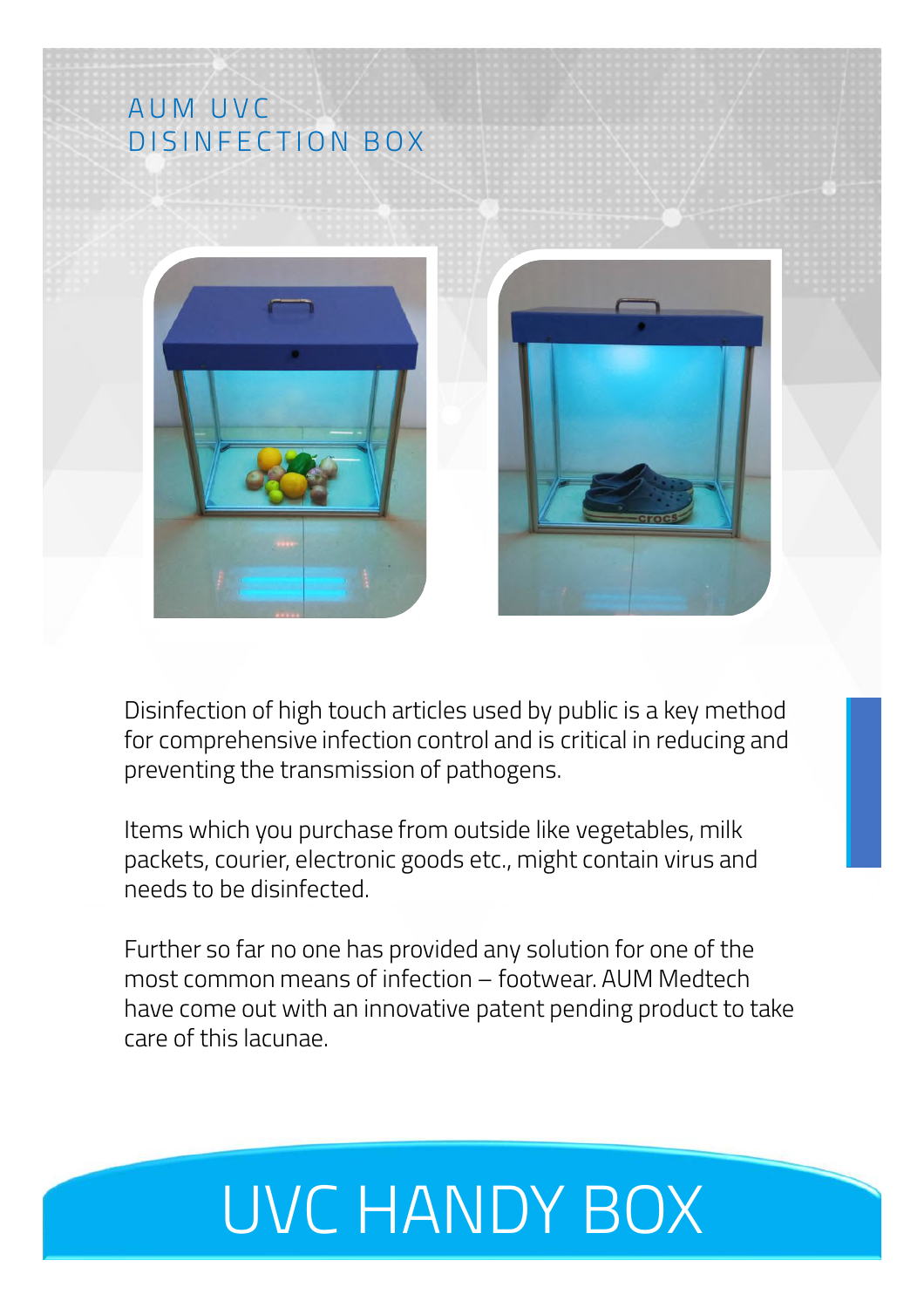### AUM UVC GERMICIDAL IRRADIATION HANDY

The AUM UVGI Handy produces an average UV-C output of 640 μW/cm2/sec almost 3 times more UVC output than its competitors. The UVC output is measured using the same measuring equipment as used by ICMR accredited labs

The AUM UVGI Box is preset to deliver a 30 second disinfection cycle every time the Start button is pressed.

> AUM UVGI Handy delivers more power than required for Corona Disinfection in 30 seconds

| Target Dose Chart to Deactivate Germs using AUM UVC BOX |                                      |                                     |  |
|---------------------------------------------------------|--------------------------------------|-------------------------------------|--|
| Microorganism                                           | D99.9% Dose Required<br>- Microwatts | Time for 99.9% -<br>Log 6 Reduction |  |
| <b>VIRUS</b>                                            |                                      |                                     |  |
| Corona Virus 229E                                       | 10000                                | 16 seconds                          |  |
| Hepatitis                                               | 8000                                 | 12.5 seconds                        |  |
| Poliovirus                                              | 6600                                 | 10 seconds                          |  |
| <b>FUNGAL SPORES</b>                                    |                                      |                                     |  |
| Mucor                                                   | 35200                                | 55 seconds                          |  |
| Clostridium Spores                                      | 121188                               | 3.2 minutes                         |  |
| Candida Albians                                         | 81554                                | 2.2 minutes                         |  |
| <b>BACTERIA</b>                                         |                                      |                                     |  |
| Pseudomonas aeruginosa                                  | 10500                                | 16.4 second                         |  |
| Escherichia coli                                        | 6600                                 | 10.3 second                         |  |
| Mycobacterium tuberculosis                              | 10000                                | 16 seconds                          |  |

## UVC HANDY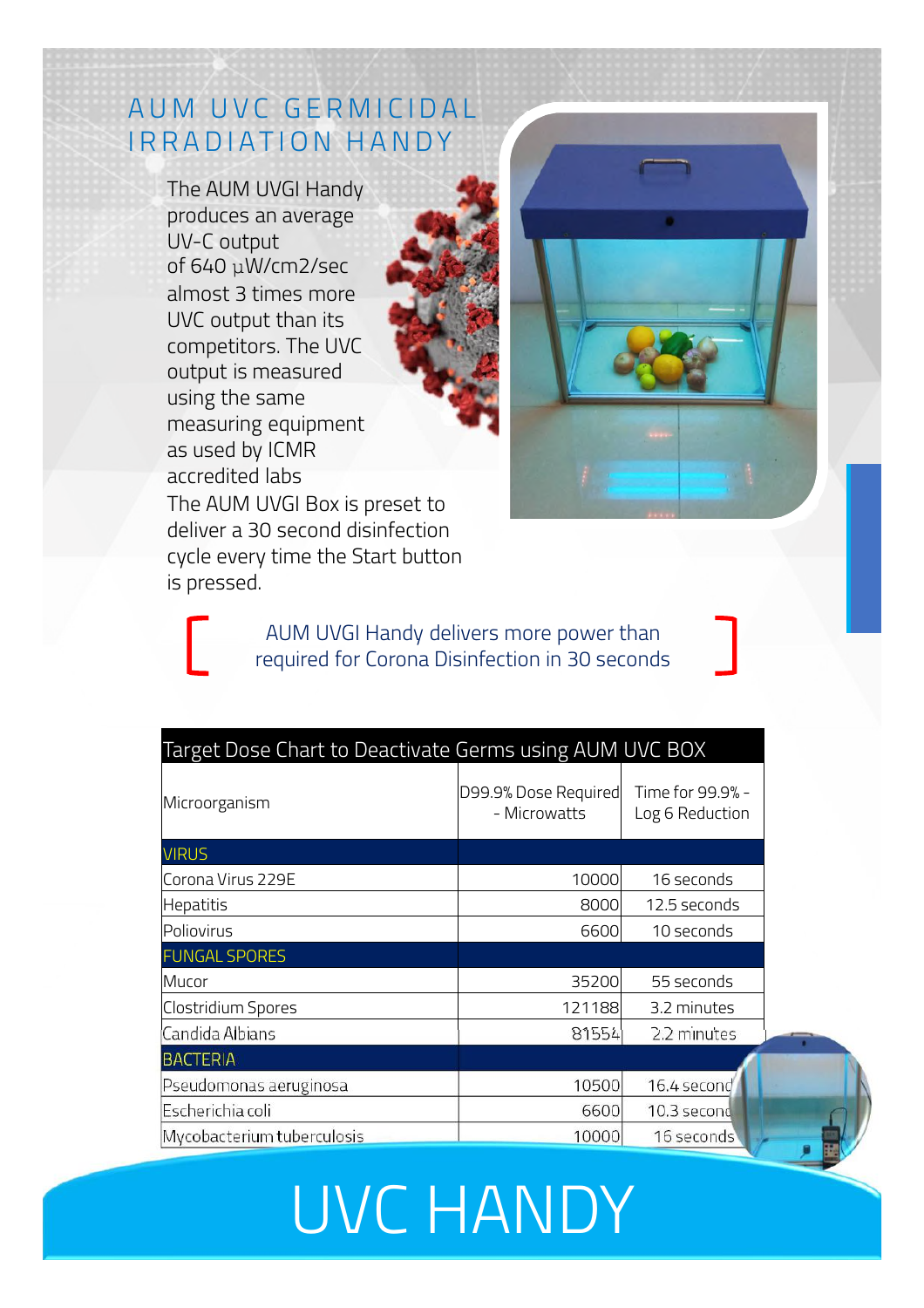### AUM UVC GERMICIDAL IRRADIATION HANDY





FEATURES

All Metal Powder coated construction for lasting operations 9,000 hours of Bulb life Single button operation Kills COVID-19 WITHIN 15 SECONDS End of Disinfection Audio and visual alarms NABL accredited lab tested with 6 different microorganisms. High dosage for fast Disinfection Easy to use Easy to Move

Input protection Fast blow fuse

Input power 110 - 250v 50 Hz Power socket 5A standard input socket Start/Stop Momentary contact Switch Contacts Gold Plated Electrical contacts for reliability Internal Wires Military grade Teflon wires Visual indication UVC protected windows to show the UVC Illumination

## UVC HANDY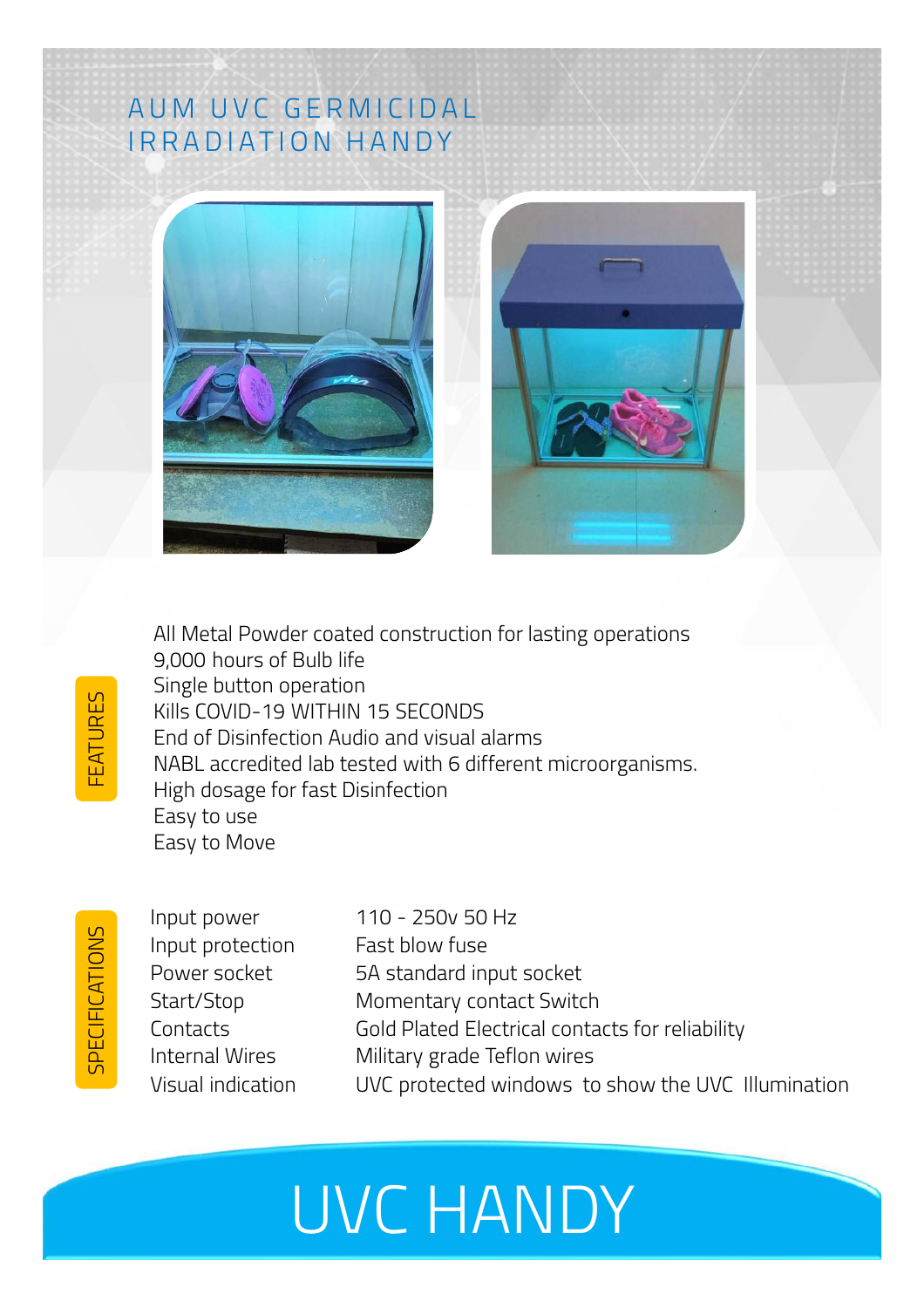

30

COST

TRULY AFFORDABLE

Global Patent Pending UVC Germicidal Irradiation Devices – Design Patent and Utility Patent

Only Indian UVC manufacturer to be registered with international agencies like EPA, IUVA and available in the International Market.

Efficacy of our UVC germicidal irradiation has been tested at NABL accredited lab, dose effective even at 50 feet for disinfecting bacteria and fungus.

Only manufacturer to give actual UVC output reading for all the devices using same certified and calibrated UVC irradiation meter as being used by ICMR accredited labs.

The smallest AUM Bot can disinfect an indoor 20feet room within 3 minutes and the most powerful will disinfect a 20 feet room within 1 minute.

Only Indian manufacturer to have more than 30 Variants to cater to every sector, every space, every object, every region and every budget.

Only Indian manufacturer to have successfully tested for efficiency in Shadow Areas.

Every unit comes with World Class Parts and First in Class features

Prices starts from Rs. 1.3 L upwards for the Intelligent UVC Irradiation Bots and from Rs. 22,000 for the UVC box and handy.